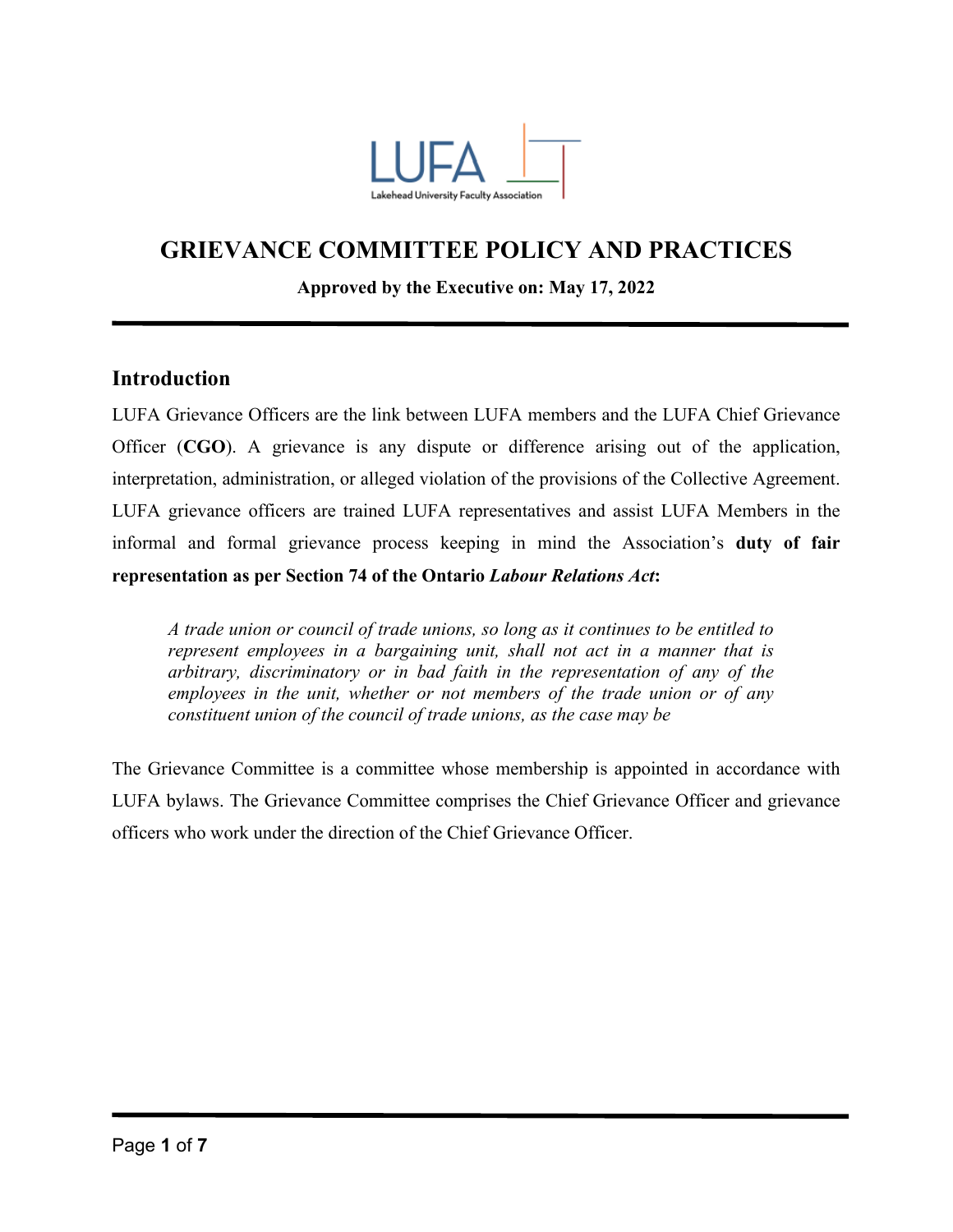# **1. The Role of the Grievance Committee**

- a. The Grievance Committee functions to protect the interests of LUFA members stipulated by the Collective Agreement and to protect the integrity of the Collective Agreement. All LUFA members are treated fairly and consistently in any dealings with the University Administration as per the Collective Agreement.
- b. LUFA grievance officers and the LUFA Chief Grievance Officer investigate grievances and assist LUFA members to resolve grievances LUFA members have with the University Administration related to provisions of the Collective Agreement according to **Article 30** of the Collective Agreement. LUFA grievance officers also provide support to LUFA members (if requested by the member) when a LUFA member is being investigated by the University or its appointed agents according to University policies.

# **2. Conflict of Interest**

- a. A conflict of interest is any situation in which some interests would be likely to affect, or may reasonably be seen to affect, the impartiality or judgment of, or advice given by, the person representing a Grievor.
- b. When a LUFA grievance officer (including the Chief Grievance Officer) finds themself in a position of conflict of interest they are to consult with the Chief Grievance Officer or the LUFA President (when the Chief Grievance Officer is in such a position) for judgment as to whether a conflict exists, and is to excuse themself from all deliberations of the Grievance Committee or the involvement in a particular grievance regarding any matter where it is decided there is a conflict.
- c. No LUFA grievance officer shall handle any grievance, or participate in the discussion of any grievance, where the Grievor is a member of the same Department/School as the Grievance Officer.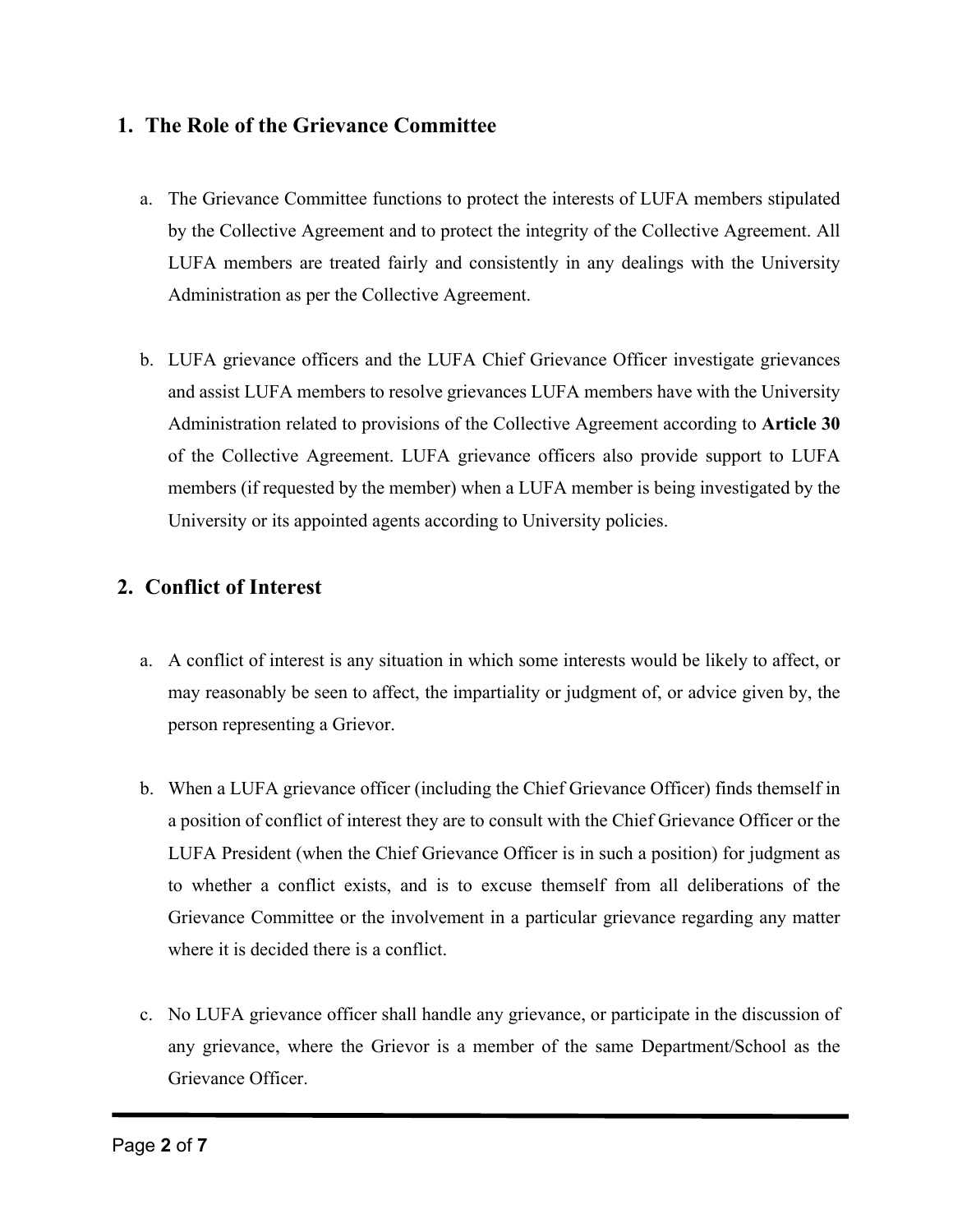d. Should a grievance officer become either a Grievor or the object of another grievance, that grievance officer shall temporarily step down from the Grievance Committee until the grievance is resolved.

# **3. The Responsibilities of the Chief Grievance Officer**

### *a. Governance*

The LUFA Chief Grievance Officer and the LUFA President (or the Chief Negotiator, if the President is not available) have the signing authority for written settlements and/or Minutes of Settlement. The Chief Grievance Officer has the authority to seek advice from the legal counsel. The Chief Grievance Officer will share communications related to any grievance matter to the President from **(i)** the University's Board of Governors' Chief Grievance Officer; **(ii)** Advise from LUFA legal counsel related to grievances; and **(iii)** the decision on whether or not a grievance will proceed to Step III prior to the submission of a Step III grievance to the University **(Article 30.07.02)**. A discussion among the Chief Grievance Officer and President is required for any grievance to go to arbitration or to discuss any ambiguity/changes required in the language of the Collective Agreement.

The Chief Grievance Officer will report to LUFA members at LUFA general meetings.

## *b. Step III Grievance*

The Chief Grievance Officer shall seek assistance from the LUFA legal counsel in drafting the Grievance. The Chief Grievance Officer and the President (the Chief Negotiator may attend the meeting if required – especially on Association Grievance) will attend the **STEP III** grievance meeting with the Administration. The Chief Grievance Officer shall lead grievance proceedings at **Step III** and may be supported by other Grievance Committee members.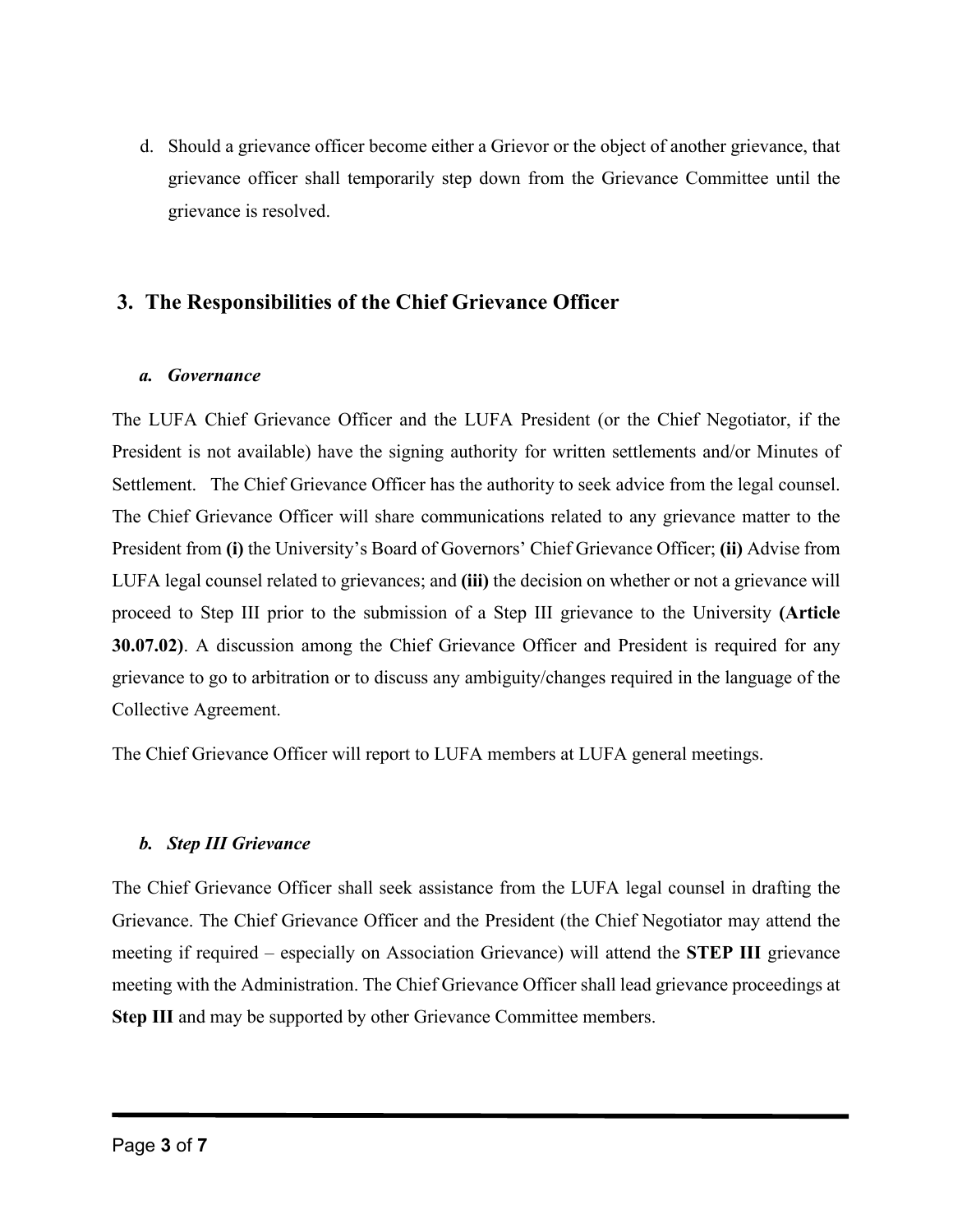### *c. Step IV Arbitration*

The Chief Grievance Officer shall advise LUFA Executive of grievances at **Step IV** and will seek approval for arbitration. The Chief Grievance Officer will provide information in confidence to the Executive prior to making a final decision. LUFA legal counsel will lead the arbitration.

### *d. Liaison*

The Chief Grievance Officer may liaise between LUFA's legal counsel and the Executive committee.

## *e. Management of Grievance Officers*

The Chief Grievance Officer undertakes to:

- Train its Grievance Officers to develop their expertise in handling grievances and provide input on possible amendments to the Collective Agreement.
- The associating authority to determine whether LUFA will support a specific grievance and assign Grievance Officers to each file.
- Provide ongoing guidance and support to grievance offers regarding ongoing matters
- Appoint grievance officers.

# **4. The responsibilities of grievance officers**

# *a. Familiarity with contractual documents*

Members of the Grievance Committee shall make themselves familiar with the Collective Agreement, University policies affecting LUFA members, and applicable legislation.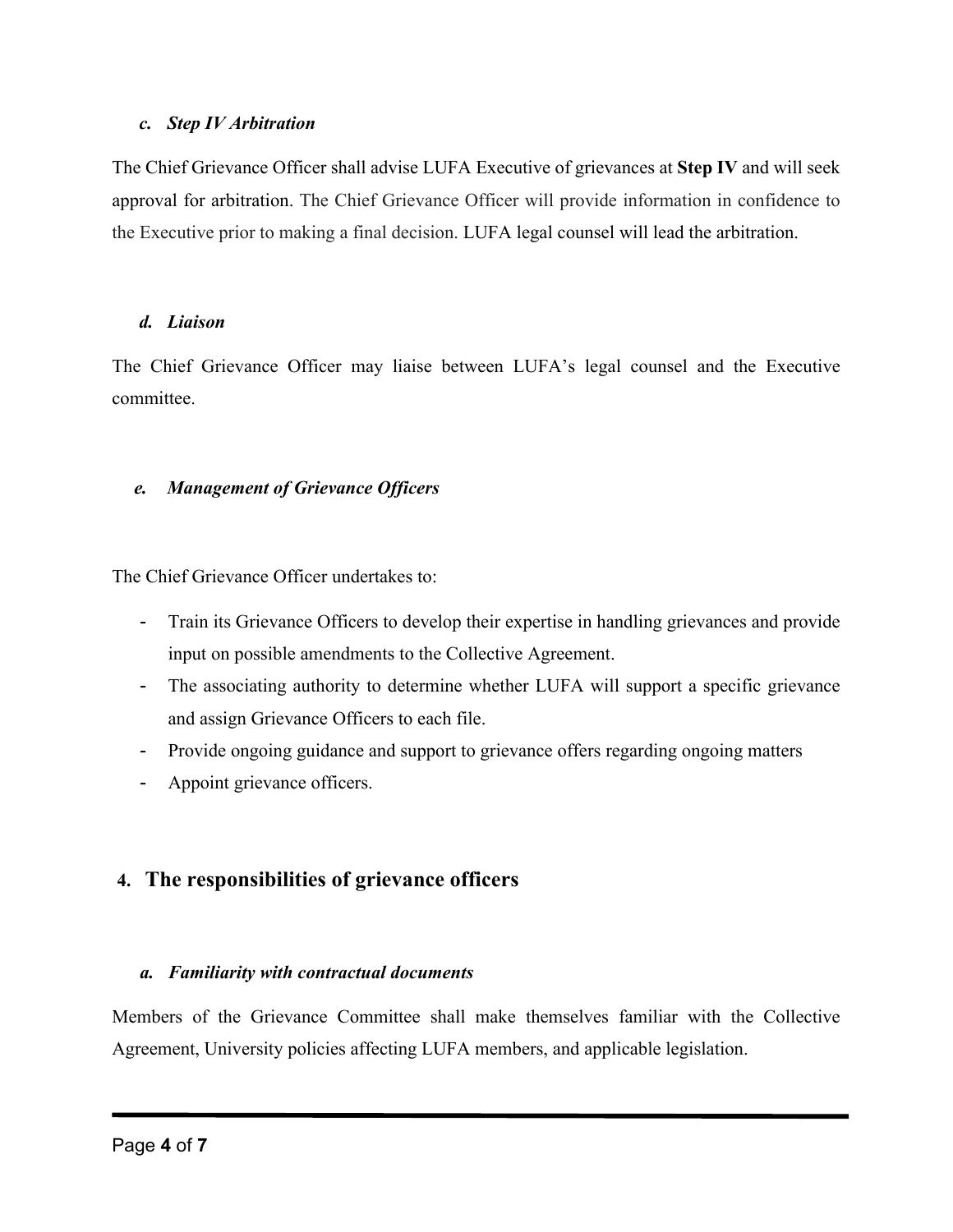#### *b. Duty of Fair Representation*

The *Labour Relations Act* (s.74) provides: "*A trade union or council of trade unions, so long as it continues to be entitled to represent employees in a bargaining unit, shall not act in a manner that is arbitrary, discriminatory or in bad faith in the representation of any of the employees in the unit*."

#### *c. Confidentiality*

An Officer who advises or represents a Grievor owes a duty of confidentiality to the Grievor. All communications between the Grievance Officer and the Grievor that relate to the grievance must not be disclosed to any third party without the consent of the Grievor.

Information about a particular grievance may be shared and discussed within this group as required, but must not be divulged outside of this circle except on the advice of the Association's legal counsel.

### *d. Records*

Records of grievances shall be maintained according to the established procedures and practices of the Grievance Committee.

It is the responsibility of the grievance officer representing a LUFA member in grievance proceedings, whether formal or informal, to document thoroughly all matters and to maintain, with due care and in strictest confidence, up-to-date files. As soon as is possible, consistent with the provisions of this herein document and the Collective Agreement regarding confidentiality and conflict of interest, all notes and files are to be transferred to the Chief Grievance Officer.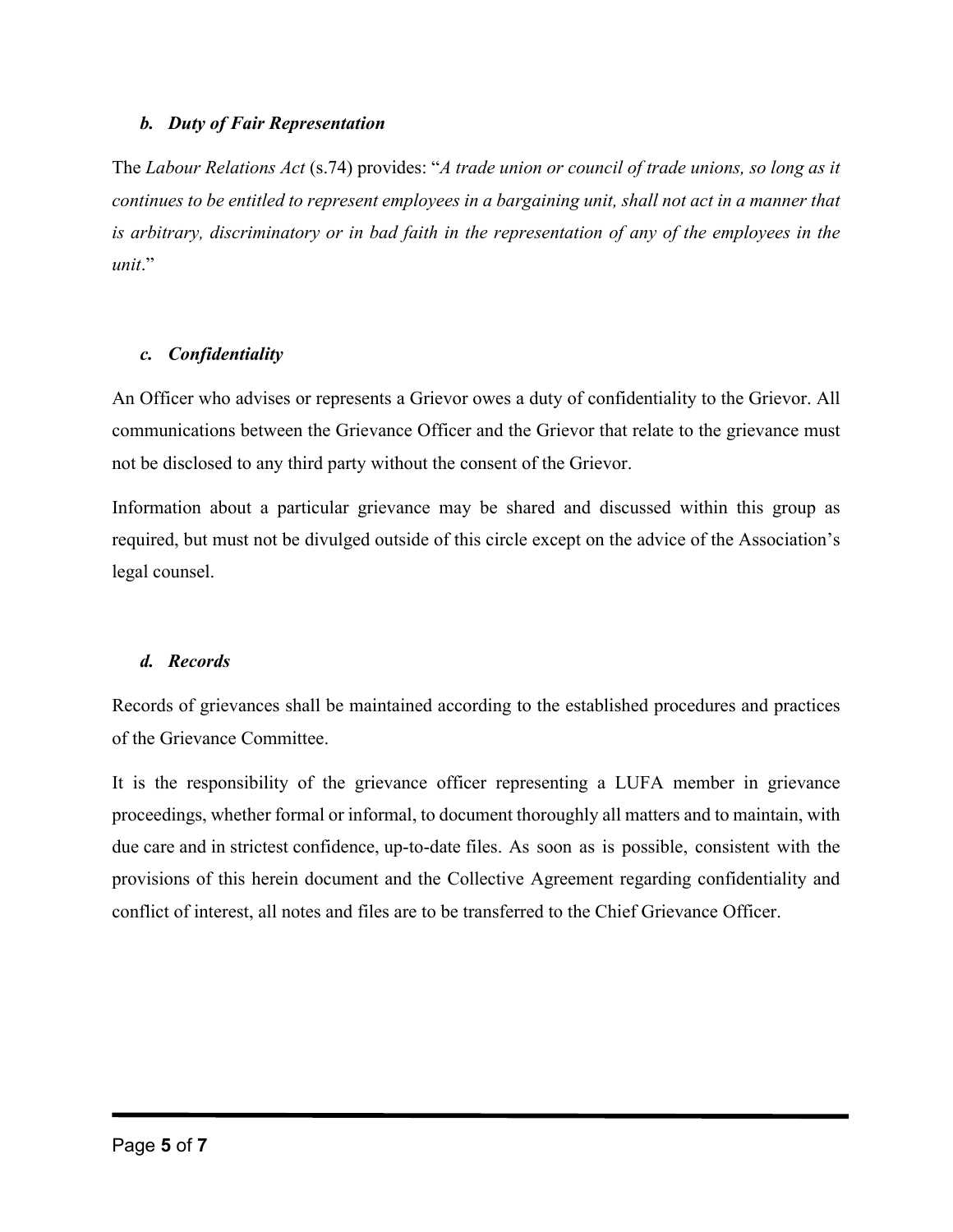#### *e. Recommendations for change to Collective Agreement*

The Grievance Committee shall, based on its experience administering the current Collective Agreement, identify and recommend to the Negotiating Committee areas of the Collective Agreement in which improvements should be sought in negotiations.

# **5. Practices and Procedures**

- a. The Grievance Committee shall keep minutes of its meetings, though discussions of cases are not minuted.
- b. The Grievance Committee shall meet once a term; in addition, special meetings may be called.
- c. All documents of a private and personal nature collected by the Grievance Committee during its activities in respect of a case shall be retained by LUFA in a secure location. Grievance officers may keep notes or records of their investigations while working on a case. These documents are considered confidential and must be kept securely while the case is ongoing. They should not be retained after the grievance officer is finished working on the case for the LUFA Member.
- d. Original, photocopied, or printed from email documentation submitted by a grievor shall be maintained in individual case files belonging to LUFA. Filing of documentation shall be done as soon as possible after it is received.
- e. Original opinion letters and Minutes of Settlement shall be filed in individual case files retained by LUFA in a secure location. A copy of the Minutes of Settlement shall be filed with LUFA's lawyer.
- f. While the Grievance Committee will make its best efforts to offer continuity, it cannot guarantee that the same grievance officer will serve throughout the process of a grievance.